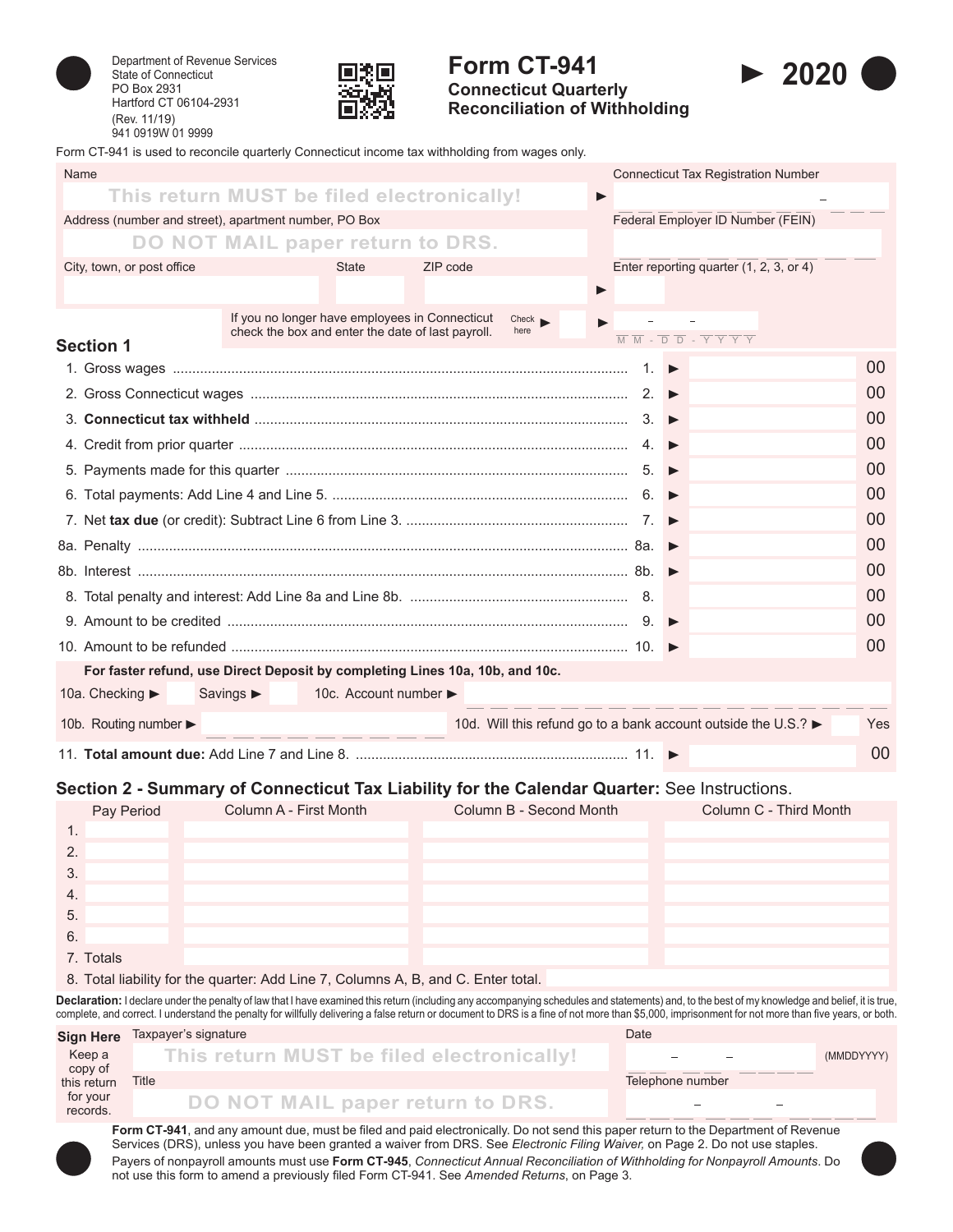# **Form CT-941 Instructions**

### **When to File**

#### **Due Dates**

First quarter, April 30, 2020; second quarter, July 31, 2020; third quarter, October 31, 2020; and fourth quarter, January 31, 2021.

An employer who makes timely withholding payments and owes no additional withholding for the quarter has ten days after the normal due date to file Form CT‑941.

If the due date falls on a Saturday, Sunday, or legal holiday, the return will be considered timely if filed by the next business day.

Employers who are registered for Connecticut income tax withholding (other than household employers, agricultural employers granted annual filer status, and seasonal filers) are required to file Form CT‑941 for each calendar quarter **even if no tax is due** or if no tax was required to be withheld.

Household employers who are registered to withhold Connecticut income tax from the wages of their household employees should **not** file Form CT‑941 for each calendar quarter, but instead must file one **Form CT-941 HHE**, *Connecticut Reconciliation of Withholding for Household Employers*, for the entire calendar year. See **Informational Publication 2020(1)**, *Connecticut Employer's Tax Guide, Circular CT*.

**Seasonal and annual filers**, including agricultural employers, may request permission from DRS to file Form CT-941 for only the calendar quarters in which they pay Connecticut wages. Certain agricultural employers may request permission to file one Form CT-941 for the entire calendar year. See IP 2020(1).

## **Requirement to File and Pay Electronically**

### **Form CT‑941, and any amount due, must be filed and paid electronically.**

Generally, a payment made electronically is a payment made by electronic funds transfer (EFT). See **Informational Publication 2017(15)**, *Filing and Paying Connecticut Taxes Electronically*.

Only taxpayers that receive a waiver from the electronic filing requirement from DRS may file paper withholding forms. See *Electronic Filing Waiver*, below.

Use the **Taxpayer Service Center (***TSC***)** to electronically file this return. See *Taxpayer Service Center (TSC)* on Page 3.



## **Electronic Filing Waiver**

To request a waiver from the electronic filing requirement visit **[www.ct.gov/drs/TSCfiling](https://www.ct.gov/drs/TSCfiling)** and complete **Form DRS-EWVR**, *Electronic Filing and Payment Waiver Request*.

If you received a waiver from electronic filing and payment from DRS, make check payable to **Commissioner of Revenue Services**. Write your Connecticut Tax Registration Number and the calendar quarter to which the payment applies on your check.

Please note that each form is year specific. To prevent any delay in processing your return, the correct year's form **must** be submitted to DRS.

Mail the completed return and payment, if applicable, to the address on the return. Do not use staples.

## **Section 1 - Line Instructions**

**Line 1:** Enter gross wages, for federal income tax withholding purposes, paid to all employees during this quarter.

**Line 2:** Enter gross **Connecticut wages** paid during this quarter. *Connecticut wages* are all wages paid to employees who are residents of Connecticut even if those wages are paid for work performed outside Connecticut by those resident employees and wages paid to employees who are nonresidents of Connecticut if those wages are paid for work performed in Connecticut by those nonresident employees.

If a Connecticut nonresident employee resides in a state that applies a "convenience of the employer" test in determining a nonresident's source income, and the Connecticut nonresident employee works for a Connecticut employer from a location outside of Connecticut (i.e.: telecommutes), then the wages earned by such Connecticut nonresident must be reported as Connecticut wages if when applying the "convenience of the employer" test of the employee's state of residence, such wages would be Connecticut sourced.

**Line 3:** Enter total Connecticut income tax withheld on wages during this quarter. This should equal Section 2, Line 8.

**Line 4:** Enter credit from your prior quarter Form CT-941, Line 9. However, if any portion of that amount was overwithheld from employees during a prior quarter and not repaid to those employees prior to the end of that quarter or prior to filing the return for that quarter, whichever is earlier, subtract the portion not repaid from Line 9 of your prior quarter Form CT‑941. Enter the difference.

**Line 5:** Enter the sum of all payments made for this quarter.

**Line 6:** Add Line 4 and Line 5. This is the total of your payments and credits for this quarter.

**Line 7:** Subtract Line 6 from Line 3 and enter the difference. If Line 3 is more than Line 6, complete Line 8a and Line 8b if necessary, then go to Line 11. If Line 6 is more than Line 3, complete Line 9 and Line 10.

**Line 8:** Enter penalty on Line 8a, interest on Line 8b, and the total on Line 8.

#### **Late Payment Penalty**

The penalty for paying all or a portion of the tax late is 10% of the tax paid late.

### **Penalty for Failure to Pay Electronically**

The following graduated penalty amounts will apply if you fail to remit payments electronically:

- First offense 10% penalty on the amount of the required tax payment, but not more than \$2,500;
- Second offense  $-10\%$  penalty, but not more than \$10,000; **and**
- Third and subsequent offenses 10% penalty.